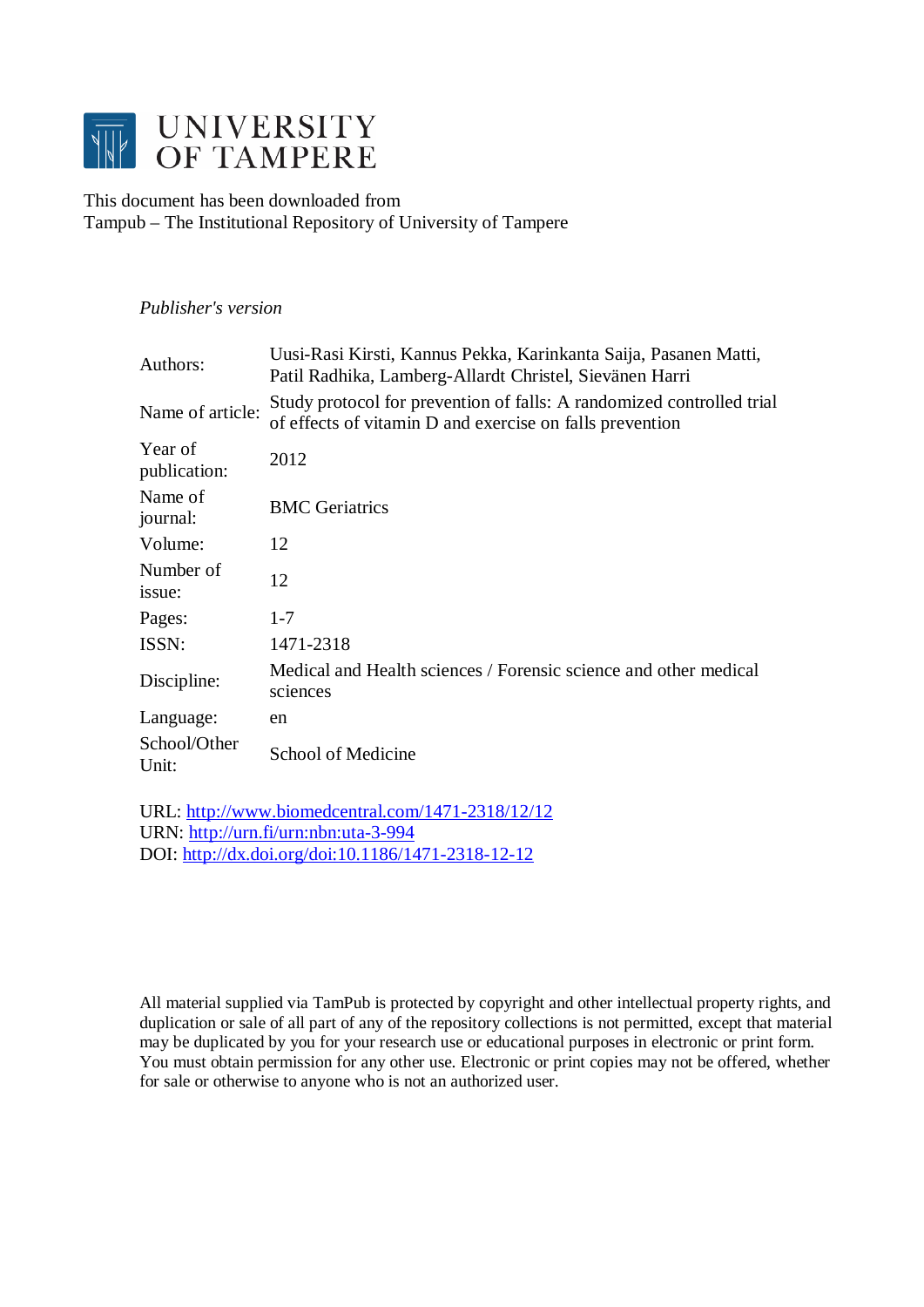## **STUDY PROTOCOL CONSUMING ACCESS**



# Study protocol for prevention of falls: A randomized controlled trial of effects of vitamin D and exercise on falls prevention

Kirsti Uusi-Rasi<sup>1,2\*</sup>, Pekka Kannus<sup>1,3,4</sup>, Saija Karinkanta<sup>1</sup>, Matti Pasanen<sup>1</sup>, Radhika Patil<sup>1</sup>, Christel Lamberg-Allardt<sup>5</sup> and Harri Sievänen<sup>1</sup>

## Abstract

**Background:** Falls are the leading cause of unintentional injury and injury-related death among older people. In addition to physical activity, vitamin D also may affect balance and neuromuscular function. Low serum 25 hydroksivitamin D level increases the risk of bone loss, falls and fractures. Thus, an appropriate exercise program and sufficient vitamin D intake may significantly improve not only functional balance, but also balance confidence. Balance represents a complex motor skill determined by reaction time, muscle strength, and speed and coordination of movement.

Methods/Design: A 2-year randomized double-blind placebo-controlled vitamin D and open exercise trial of 409 home-dwelling women 70 to 80 years of age comprising four study arms: 1) exercise + vitamin D (800 IU/d), 2) exercise + placebo, 3) no exercise + vitamin D (800 IU/d), 4) no exercise + placebo. In addition to monthly fall diaries, general health status, life style, bone health, physical functioning, and vitamin D metabolism will be assessed. The primary outcomes are the rate of falls and fall-related injuries. Secondary outcomes include changes in neuromuscular functioning (e.g. body balance, muscle strength), ADL- and mobility functions, bone density and structure, cardiovascular risk factors, quality of life and fear of falling.

Discussion: The successful completion of this trial will provide evidence on the effectiveness of exercise and vitamin D for falls reduction.

Trial Registration: ClinicalTrial.gov -register ([NCT00986466\)](http://www.clinicaltrials.gov/ct2/show/NCT00986466).

Keywords: Exercise, Falls, Physical functioning, Vitamin D, Mobility function, Neuromuscular functioning, Quality of life

## Background

The rising population of the elderly over the next few decades will be accompanied by an increase in the number of people with disease and chronic illness. Older people are less resistant to injury, whether from physiological events (e.g. heart attack) or environmental trauma (e.g. bone fracture), as well as to infection [[1](#page-6-0)]. Health maintenance for aging people over their life span through exercise and proper nutrition contribute to lifelong wellbeing [\[2](#page-6-0)].

Full list of author information is available at the end of the article





© 2012 Uusi-Rasi et al; licensee BioMed Central Ltd. This is an Open Access article distributed under the terms of the Creative Commons Attribution License [\(http://creativecommons.org/licenses/by/2.0](http://creativecommons.org/licenses/by/2.0)), which permits unrestricted use, distribution, and reproduction in any medium, provided the original work is properly cited.

<sup>\*</sup> Correspondence: [kirsti.uusi-rasi@uta.fi](mailto:kirsti.uusi-rasi@uta.fi)

<sup>&</sup>lt;sup>1</sup>The UKK Institute for Health Promotion Research, PO Box 30, FI-33501 Tampere, Finland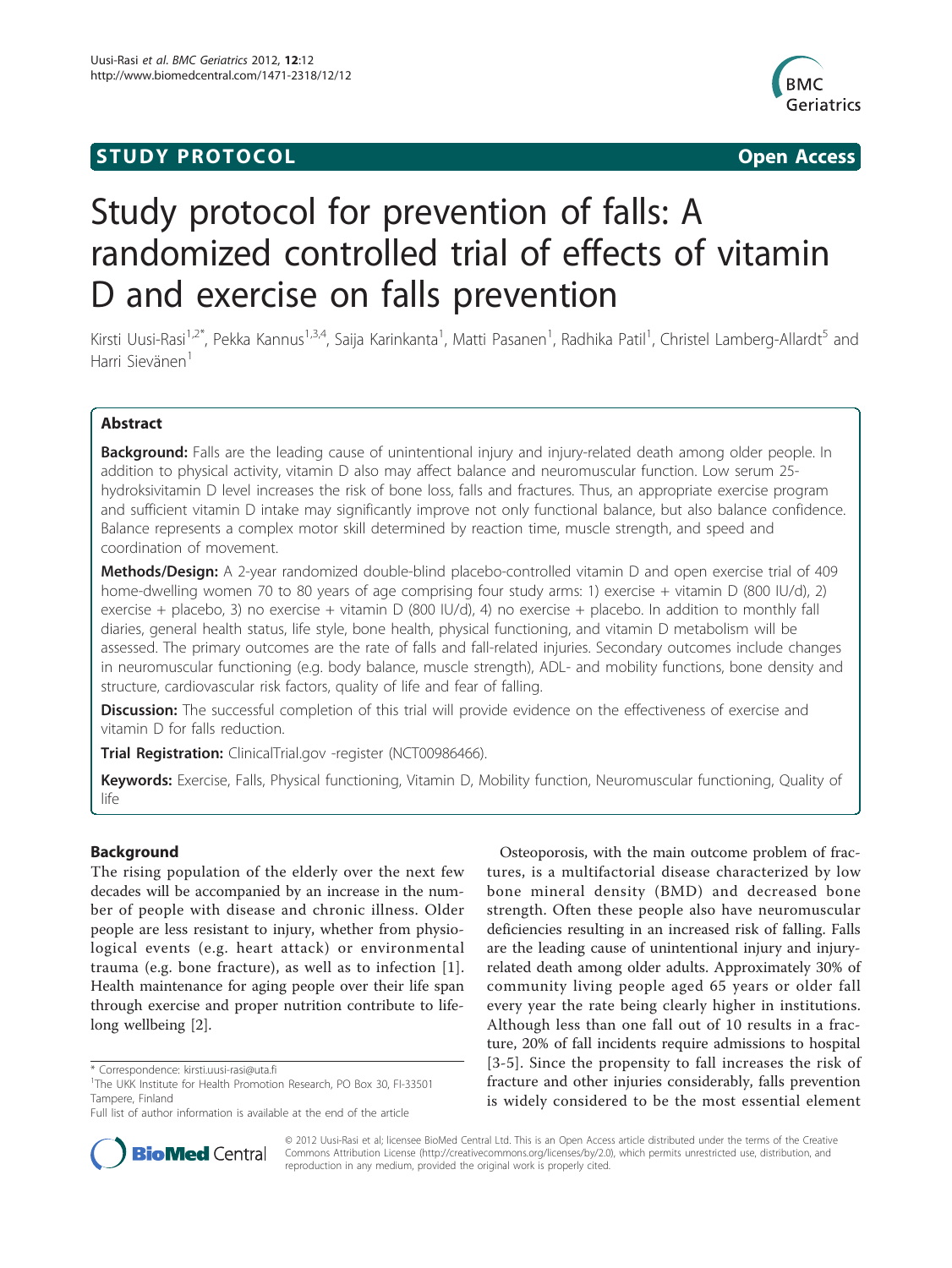when planning effective injury and fracture prevention programs for the elderly population [[3,6-8](#page-6-0)].

Preventing falls and injuries among older adults is challenging. However, there is strong high-quality evidence from randomized controlled trials and subsequent systematic reviews and meta-analyses that regular strength and balance training for elderly adults living in the community can reduce the risk of both noninjurious and injurious falls by 15-50% [[3,7,9](#page-6-0),[10](#page-6-0)]. Randomized controlled trials indicate that not only individually tailored training but also untargeted group exercise programs are effective in preventing falls [[11-14\]](#page-6-0), particularly if the training program includes Tai Chi or other exercises which challenge balance [[14](#page-6-0)-[16\]](#page-6-0) and improve lower limb muscle strength [[8,10\]](#page-6-0). Thus, it seems prudent to recommend regular weight-bearing and other exercises for community-dwelling older adults, not only to maintain their musculoskeletal health, but also to help them stay safely on their feet [[17-19\]](#page-6-0).

Hypovitaminosis D is becoming a widespread concern around the world regardless of the latitude. Serum 25 hydroxy vitamin D (S-25-OHD) concentration, which is the best indictor of vitamin D status, has been shown to decrease in elderly Finnish women in winter [\[20,](#page-6-0)[21](#page-7-0)]. It has been estimated that ambulatory elderly women require on average 18 μg vitamin D per day to maintain adequate vitamin D level (that is, S-25-OHD above 50 nmol/L) during winter. Inadequate intakes of vitamin D and calcium lead to reduced calcium absorption, higher bone turnover and increased bone loss and risk of fractures [\[22](#page-7-0)-[25](#page-7-0)]. Even more important may be the finding that S-25-OHD level is inversely associated with falls [[24,26](#page-7-0)-[28](#page-7-0)]. In randomized controlled trials the incidence of falls was almost halved and musculoskeletal function improved among elderly people with a combination of vitamin D and calcium compared with calcium supplement alone [\[29,30](#page-7-0)]. Falling may, at least partly, be a consequence of impaired neuromuscular function associated with vitamin D deficiency, since abnormal motor performance, increased body sway, and quadriceps weakness have been reported in those with low vitamin D status. Vitamin D receptors are known to be present in muscle tissue. Furthermore, the number of fast type II muscle fibers decreases with age, and these fibers are the first to be recruited in balance perturbation to avoid falling [[31,32\]](#page-7-0).

In prevention of fractures of elderly people, the focus should be shifted from treating low BMD to improving muscle strength and the neuromuscular co-ordination to avoid falls, since most fractures are a direct consequence of falling [[33](#page-7-0)]. Although a recently published metaanalysis found little evidence that current multifactorial falls prevention programs could prevent falls and related injuries [[34\]](#page-7-0), it must be kept in mind that a

great majority of fall-prone elderly adults has more than one risk factor for falls. Furthermore, fear of falling may restrict habitual physical activity and lead to declined functional ability [[19,](#page-6-0)[35,36\]](#page-7-0).

As noted above, randomized controlled trials suggest that exercise may effectively improve many factors affecting falling, such as muscle strength, flexibility, balance, coordination, proprioception, reaction time and gait [[37-41](#page-7-0)]; thus reducing the risk of falling [[3,7](#page-6-0)-[9,](#page-6-0)[42](#page-7-0)]. Regular moderate to vigorous exercise is also associated with reduced number of fractures [\[18](#page-6-0)[,43,44\]](#page-7-0). Also vitamin D has been proposed to protect against falls and fractures [[27](#page-7-0)]. Thus, it is well justified to study the separate and combined effects of exercise and vitamin D in prevention of falls and related injuries.

Although there is evidence that both exercise and vitamin D by themselves can benefit neuromuscular and cognitive function, and thus contribute to reduced risk of falls; these two factors have not previously been evaluated in combination. In this paper, we describe the design of such a study.

## Methods/Design

## Study aims, design and setting

The present study is a four-arm randomized, doubleblind placebo-controlled vitamin D and open exercise intervention trial where community-dwelling, independently living Finnish women aged 70 to 80 years are randomized to receive either vitamin D 800 IU (20 μg/ d) or placebo, and to participate in either supervised exercise or non-exercise group for 24 months (DEX study).

The primary aim of this study is to investigate the effects of exercise and vitamin D supplementation, alone or in combination, on reducing falls and fall-related injuries.

## Ethical consideration

The study protocol has been approved by the Ethics Committee of the Tampere University Hospital, Tampere, Finland (R09090). Each participant provided her written informed consent prior to randomization. The study protocol is registered in the ClinicalTrial.gov register (NCT00986466).

## Outcomes

The primary outcome of the study is the rate of falls and fall-related injuries. Changes in neuromuscular functioning (e.g. body balance, muscle strength), ADLand mobility functions, bone health, fractures, cardiovascular risk factors, health-related quality of life, fear of falling, depression (WHO-5), cognition (Mini-mental State examination, MMSE) and rate of institutionalization will be analyzed as the secondary outcomes.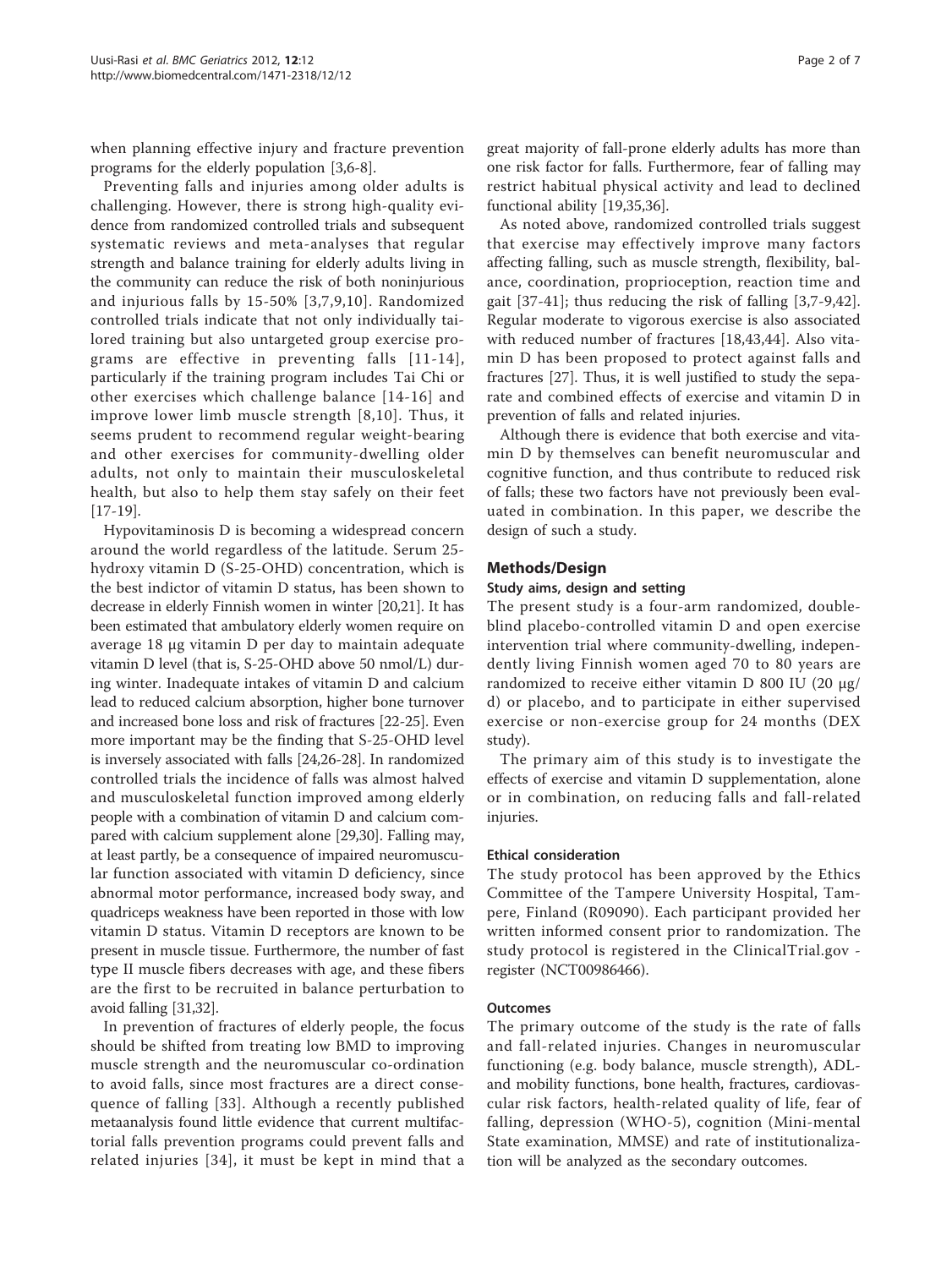## Sample size consideration

The sample size and power calculations have been estimated for the primary outcome of this study, i.e., the rate of falls. We hypothesized that there will be a 30% difference in the rate of falls between the treatment groups (vitamin D vs. placebo, and exercise vs. nonexercise). The number of women in each group is based on the expectation that the intervention programme (exercise or vitamin D treatment) will reduce the incidence rate of falls by 30% during the two years intervention and the between-group difference will be detected for a given significance level of 0.05 with a statistical power of 80% with a mean treatment time of 1.5 years. The baseline incidence was assumed to be 67 falls per 100 person-years. Accordingly 260 participants needed to be recruited into the study (130 exercisers and 130 non-exercisers, 65 in each group with vitamin D supplement). However, in order to eliminate the role of chance in detecting the possible interaction of vitamin D and exercise, a total number of 400 subjects (100 subjects in each group) were recruited into the study.

## Screening for inclusion

Flowchart of the trial is shown in Figure [1.](#page-4-0) All 70 to 80 year old women living in the city of Tampere, Finland  $(n = 9370)$  were invited to participate in the trial. In addition to willingness, history of at least one fall during the last 12 months and no regular use of vitamin D supplements were the two other primary criteria mentioned in the first contact letter.

A pre-screening Health history questionnaire (information of self-reported health, previous falls, injuries, medication, diseases, and life style factors such as diet, physical activity, smoking and consumption of alcohol) was mailed to 1213 (12.9%) responders who expressed their initial interest and 433 women initially considered eligible for the study were then invited to the medical examination. The inclusion criteria were age between 70-80 years, living at home independently; had fallen at least once during the previous year; no contraindication to exercise; understands the procedures of the study, has been informed of X-ray radiation doses of the DXA and pQCT investigations, and amount of blood samples needed, and voluntarily agrees to undergo all measurements and signs informed consent prior to beginning of the procedure. The exclusion criteria were moderate to vigorous exercise more than 2 hours per week; regular use of vitamin D or calcium + vitamin D supplements; a recent fracture (during preceding 12 months); contraindication or inability to participate in the exercise program; a marked decline in the basic activities of daily living (ADL); cognitive impairments (Mini Mental State Examination, MMSE-test); primary hyperthyroidism; and degenerative conditions, such as Parkinson's disease.

A physician excluded 16 additional women due to exclusion criteria, and 8 withdrew after the baseline measurements leaving 409 eligible women for randomization.

### Randomization

409 participants were randomly assigned into one of the four arms using a computer-generated randomization list (based on simple randomization with random allocation sequence to ensure equal group sizes). The four arms are: 1) exercise + vitamin D (800 IU/d) 2) exercise + placebo 3) no exercise + vitamin D (800 IU/d) 4) no exercise + placebo.

#### Participant follow-up procedures Falls

## The number of falls will be monitored with daily fall diaries. Diaries will be collected monthly through the mail. Details of each registered fall will be ascertained by the investigator. The definition of a fall is "an unexpected event in which the participant come to rest on the ground, floor or lower level" [[45\]](#page-7-0). Injurious falls are those requiring medical attention and treatment. Minor injuries, such as bruises, edemas, muscular or joint pain,

#### Measurements

will also be recorded.

All measurements will be done at baseline, at 12-, and 24-month (the end point of the intervention). Blood samples and physical functioning will be assessed also at 6, and 18-month time points.

## General health status and falls consequences

Information on the participant's health, medication, lifestyle (level of physical activity, use of alcohol, smoking), mobility and cognitive functions will be assessed with appropriate methods. The methods to evaluate functional ability, health-related quality of life (Leipad, Finnish version), fear of falling (Falls Efficacy Scale-International, FES-I, Finnish version) and physical activity (CHAMPS -activities questionnaire for older people) are modified suitable for the Finnish culture.

#### Anthropometry

Body height will be measured to the nearest 0.1 cm, and body weight to the nearest 0.1 kg with a high-precision scale. Body composition (fat mass and lean body mass) will be assessed with dual-energy X-ray absorptiometry (DXA, Lunar Prodigy Advance, GE Lunar, Madison, WI, USA). According to repeated measurements of 22 adults, the in vivo precision (coefficient of variation, CV %) was 1.3% for fat mass and 0.7% for fat-free lean mass (Sievänen, unpublished).

#### Bone measurements

Bone mineral content (BMC) of the total body, lumbar spine and left proximal femur (femoral neck and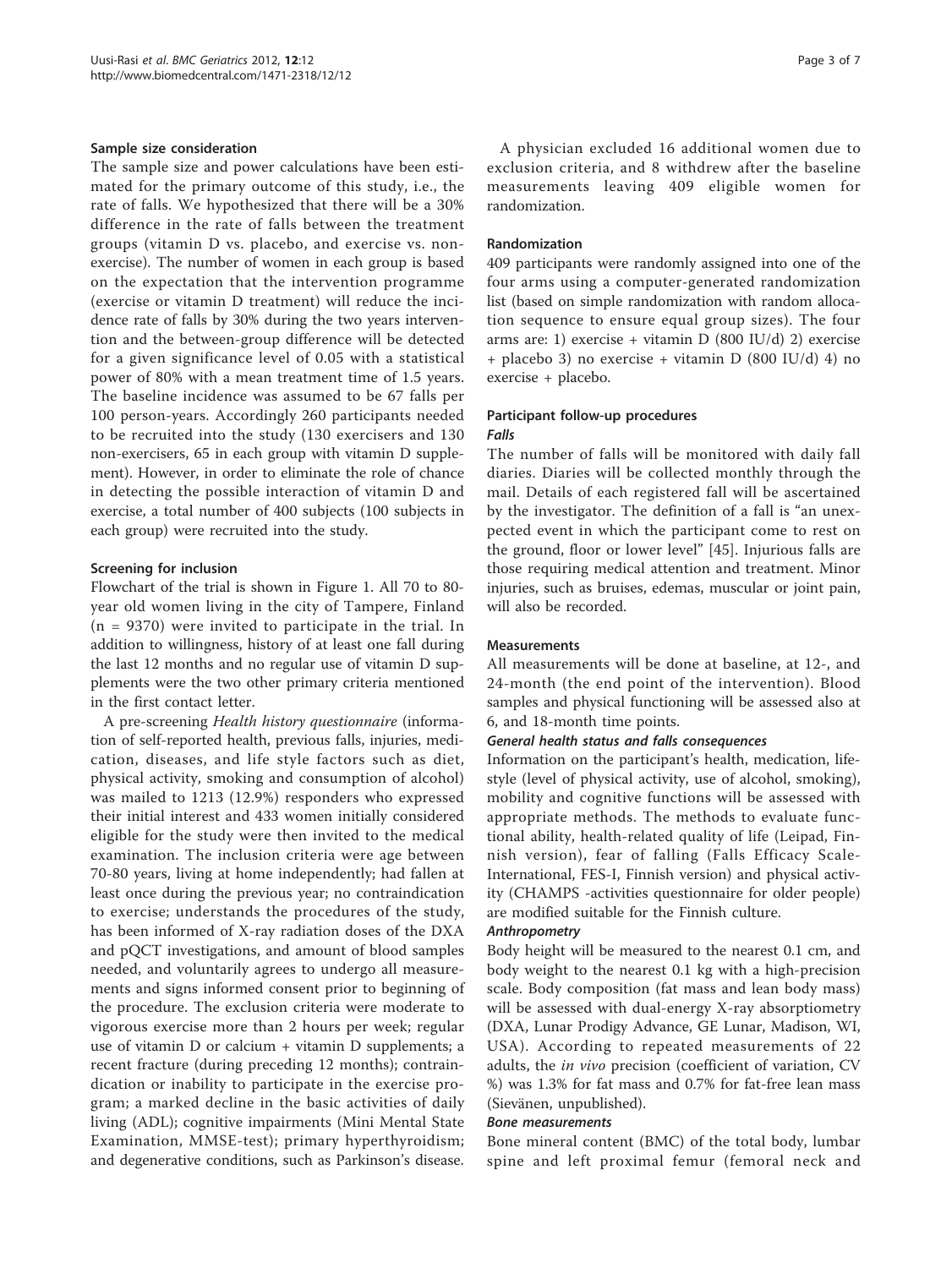trochanter) will be assessed using dual-energy X-ray absorptiometry (DXA) (Lunar Prodigy Advanced, GE Lunar, Madison, WI, USA). At our laboratory, the in vivo day-to-day precision (coefficient of variation, CV%) of the DXA scanning is better than 1% for the lumbar spine and 1.5% for the proximal femur (Sievänen 2005, unpublished). In addition to bone mass, strength of the femoral neck will be estimated from the DXA-measurements using the AHA-software.

In addition to the DXA measurements, the tibia will be measured with peripheral quantitative computed tomography (pQCT) (Norland/Stratec XCT 3000, Pforzheim, Germany). The tomographic slices will be taken from the midshaft (50%) and distal part (5% of the tibial length from the distal end plate of the tibia) for assessing bone mineral mass, cortical and trabecular apparent densities as well as strength traits of this weight-bearing bone [\[46\]](#page-7-0).

<span id="page-4-0"></span>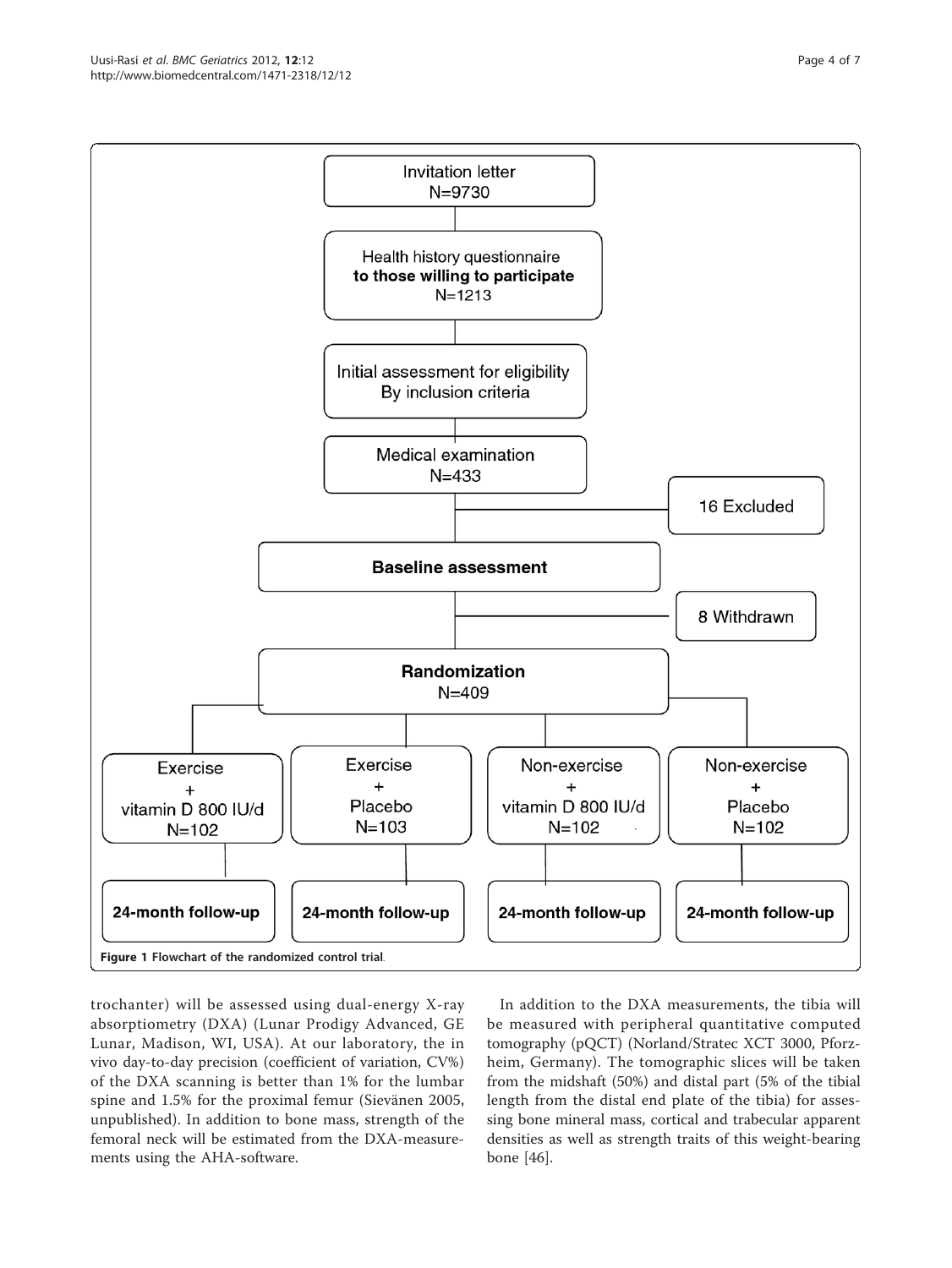## Physical performance, physical functioning, and physical activity

The maximal isometric leg-extensor strength at the knee ankle 110° will be measured by a strain gauge dynamometer (Tamtron, Tampere, Finland) and the grip strength of both forearms with a standard hand dynamometer (Lafaytte, Loughborough, UK). The participants are verbally encouraged to perform to their maximum and the best performance from three trials will be taken as a test result. Timed up and go test (TUG) [[47\]](#page-7-0), Short Physical Performance Battery (SPPB) [[48,49](#page-7-0)] and backwards walking [[50,51\]](#page-7-0) will be used for assessing physical functioning. In addition to CHAMPS, each participant's daily number of steps will be measured with a pedometer (Omron HJ-112-E) over the entire 24-month study period.

## Vitamin D status

Dietary intake of calcium and vitamin D will be assessed with a validated food frequency questionnaire [\[52\]](#page-7-0) and calculated by Micro-Nutrica software (Social Insurance Institution, Helsinki, Finland). Serum 25-hydroxy-vitamin D (S-25-OHD) will be measured as a marker of vitamin D-metabolism with an OCTEIA immunoenzymometric assay (IDS, Bolton, UK). In addition, serum intact parathyroid hormone (S-iPTH) will be measured (OCTEIA, IDS), as it usually increases when S-25OHD is low, and gives additional information on the severity of vitamin D deficiency. Genomic DNA sample will be taken to find possible gene polymorphism associated with vitamin D metabolism (e.g. the vitamin D receptor, VDR).

## Plan of analysis

The incidence rate will be calculated as the number of falls divided by the time over which falls are monitored for each participant. The data will be analyzed as a  $2 \times$ 2 factorial design and Poisson regression models will be used to estimate incidence rate ratio between the two exercise groups and between the two vitamin D groups for falls and injuries falls. Between-group changes in neuromuscular functioning, physical ability, bone traits, and quality of life will be analyzed by analysis of covariance (ANCOVA) or logistic regression analysis.

## Intervention

## Vitamin D supplements/placebo

The participants were randomly assigned to receive placebo (50% of the participants) or 800 IU (20 μg) of vitamin D (50% of the participants) per day for two years. Both participants and outcome assessors are blinded to the group assignment of placebo or vitamin D during the study. At the start, each participant received a pack of pills for six months, and when arriving to the followup measurements at six-month intervals the used packs will be returned and new full packs will be given. At

this time, compliance will be confirmed by remaining pill counts. A questionnaire on side effects will be administered to all participants at six-month intervals to monitor safety. As standard safety markers, S-Ca and S-Pi will be assayed.

## Training program

Participants randomized to the exercise groups (50% of the participants either on vitamin D or placebo) will attend supervised training classes 2 times a week for the first 12 months, and once a week for the last 12 months of the 24-month intervention. In addition, they receive a home exercise plan to be practised on the rest days.

All group training sessions are supervised by 1 or 2 experienced exercise leaders (physiotherapists). The training program is progressive and consists of strength, balance, agility and mobility training. Main components of the exercise program has been found safe and feasible in the present age group in our previous study [[38\]](#page-7-0). Training sessions are carried out in 8-week periods, either in the exercise hall or gym. Around 10 to 20 participants are expected to attend these training sessions. All training sessions last 60 minutes and include a 10 minutes warm-up as well as stretching for major muscle groups. A 4-week familiarizing period precedes the first 8-week training period to accustom the exercisers to the training, and to familiarize them to each other and the exercise leaders.

During the group exercises in hall, exercises focusing on balance, agility, mobility and change of direction are emphasized. Different surfaces and dual-task situations are employed, especially in balance and agility exercises. In addition to own body weight, ankle weights and vest weights are used in muscle strength exercises. Some exercises will be done with a chair (especially at the beginning of the training) or with a step-board (when advanced). The advanced programs are also aerobic in nature. Exercise programs will either be led by the leaders or implemented as supervised circuit training. Exercise leaders keep a record of the participants' attendance at the group training sessions.

During the gym exercises, resistive equipment is used. All programs include 8-9 different exercises focusing on strengthening large muscle groups: leg extensors (leg press), hip extensors, hip abductors, knee extensors, knee flexors, calf muscles, back muscles, and shoulder and arm muscles. The first gym period begins with 30 - 60% of one repetition maximum (1RM). The target level progresses to 60-75% of 1RM. Two sets of each exercise are done, each set consisting of 8-12 repetitions. The intensity of strength training is assessed using rated perceived exertion (RPE) [[53\]](#page-7-0). The target RPE ranges from 14-18 (12 when starting), and advances progressively. Balance training is included in a short warm-up period.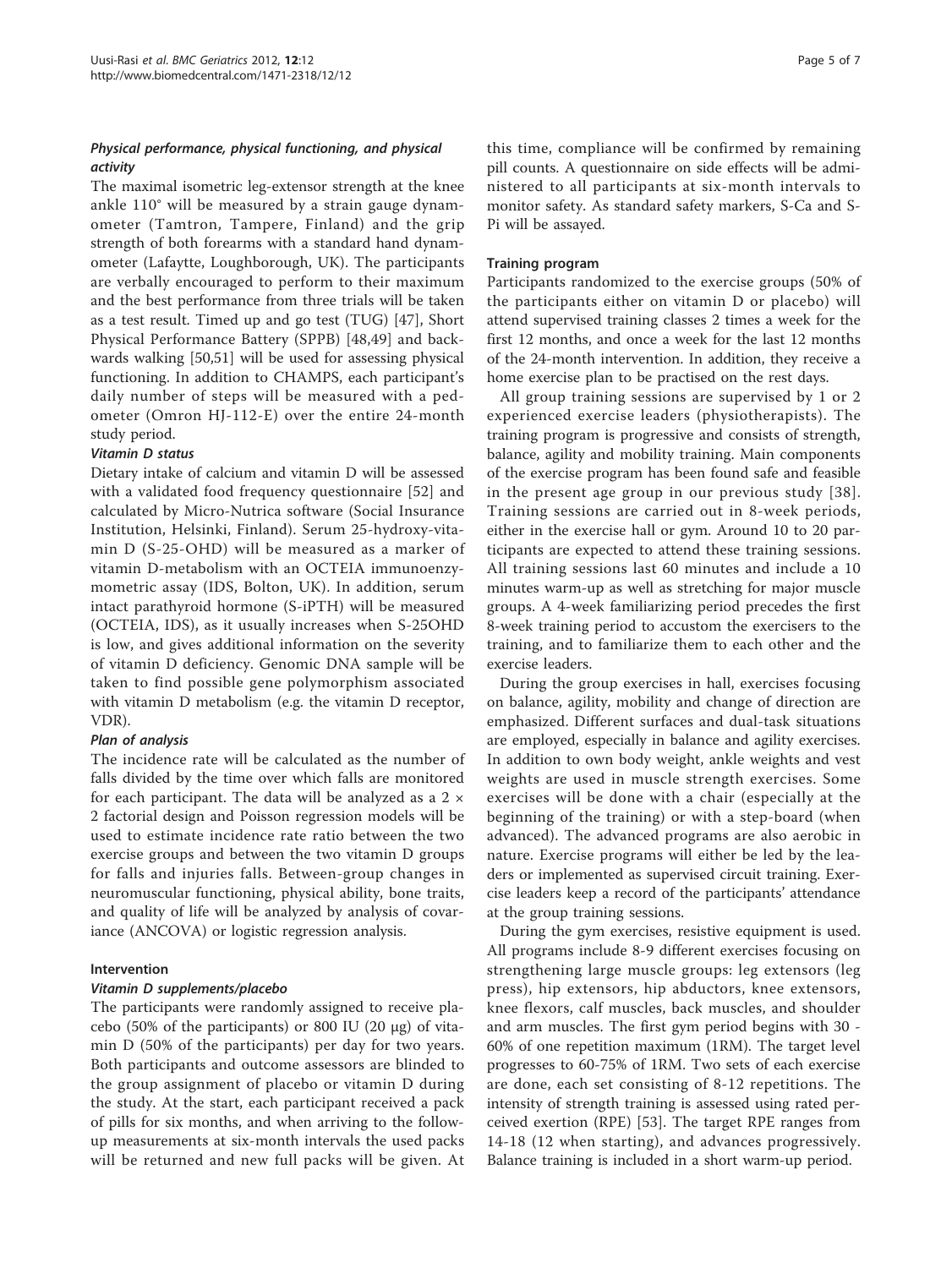<span id="page-6-0"></span>In addition to supervised training sessions, the exercisers have a home-training program modified from the exercises used during training sessions. During the first year the participants are guided to train at home in the days they do not participate in the supervised group training. In the second year, home-training sessions are recommended at least 3 times a week. One home training session requires 5 to 15 minutes. The exercisers keep a home training diary.

The participants in the non-exercising group (50% of the participants either on vitamin D or placebo) are asked to maintain their current level of physical activity.

## Time schedule

Preparations for recruitment of the participants were completed during the spring 2009. The screening and baseline measurements of the participants began in fall 2009. For practical reasons, the trial started in two phases (201 participants in March 2010 and 208 in March 2011), the follow-up measurements will be carried out in spring 2012 and 2013, respectively.

## **Discussion**

At the time of writing, recruitment was completed and all participants had been randomized and respective interventions started as planned. The 24-month measurements and the follow-up of the first group will be completed in March 2012, and the second group in March 2013. Results will be available late 2013. Although it is not possible to comment on the effectiveness of the intervention, it is evident that the participants are well committed to the study.

#### Acknowledgements

The authors thank the Academy of Finland (grant no. 131524), the Medical Research Fund of Tampere University Hospital (grants no. 9 K139, 9 L108, 9 M109) and the Finnish Ministry of Education and Culture for their financial support, and Verman AB (Kerava, Finland) for providing vitamin D/placebo products.

#### Author details

<sup>1</sup>The UKK Institute for Health Promotion Research, PO Box 30, FI-33501 Tampere, Finland. <sup>2</sup>Pirkanmaa Hospital District, Science Center, PO Box 2000, FI-33521 Tampere, Finland. <sup>3</sup>Medical School, University of Tampere, 33014 Tampere, Finland. <sup>4</sup>Division of Orthopaedics and Traumatology, Department of Trauma, Musculoskeletal Surgery and Rehabilitation, Tampere University Hospital, PO Box 2000, FI-33521 Tampere, Finland. <sup>5</sup>Department of Food and Environmental Sciences, University of Helsinki, PO Box 66, FI-00014 Helsinki, Finland.

#### Authors' contributions

KUR developed the idea for the study and obtained funding. PK, SK, MP, HS and CLA were involved in elaborating specific research questions and designing the trial protocol. PK, SK, MP and HS also contributed to methodological decisions such as study sample and choice of outcome measures. SK and RP were responsible for planning of the training program. CLA provides the methodological support for biochemical laboratory assays. KUR, SK, PK, MP, RP and HS are responsible for data collection and management and MP for statistical analyses of the trial data. KUR drafted

the manuscript. All authors commented on the draft and read and approved the final version of the paper.

#### Competing interests

The authors declare that they have no competing interests.

Received: 12 December 2011 Accepted: 26 March 2012 Published: 26 March 2012

#### References

- Farrelly C: [Has the time come to take on time itself?](http://www.ncbi.nlm.nih.gov/pubmed/18614507?dopt=Abstract) Bmj 2008, 337:a414.
- 2. Butler RN, Miller RA, Perry D, Carnes BA, Williams TF, Cassel C, Brody J, Bernard MA, Partridge L, Kirkwood T, et al: [New model of health](http://www.ncbi.nlm.nih.gov/pubmed/18614506?dopt=Abstract) [promotion and disease prevention for the 21st century.](http://www.ncbi.nlm.nih.gov/pubmed/18614506?dopt=Abstract) Bmj 2008, 337: a399.
- 3. Kannus P, Sievanen H, Palvanen M, Jarvinen T, Parkkari J: [Prevention of falls](http://www.ncbi.nlm.nih.gov/pubmed/16310556?dopt=Abstract) [and consequent injuries in elderly people.](http://www.ncbi.nlm.nih.gov/pubmed/16310556?dopt=Abstract) Lancet 2005, 366(9500):1885-1893.
- 4. Gillespie LD, Gillespie WJ, Robertson MC, Lamb SE, Cumming RG, Rowe BH: [Interventions for preventing falls in elderly people.](http://www.ncbi.nlm.nih.gov/pubmed/14583918?dopt=Abstract) Cochrane Database Syst Rev 2003, 4:CD000340.
- 5. Weir E, Culmer L: [Fall prevention in the elderly population.](http://www.ncbi.nlm.nih.gov/pubmed/15451831?dopt=Abstract) Cmaj 2004, 171(7):724.
- 6. Parkkari J, Kannus P, Palvanen M, Natri A, Vainio J, Aho H, Vuori I, Jarvinen M: [Majority of hip fractures occur as a result of a fall and](http://www.ncbi.nlm.nih.gov/pubmed/10441647?dopt=Abstract) [impact on the greater trochanter of the femur: a prospective controlled](http://www.ncbi.nlm.nih.gov/pubmed/10441647?dopt=Abstract) [hip fracture study with 206 consecutive patients.](http://www.ncbi.nlm.nih.gov/pubmed/10441647?dopt=Abstract) Calcif Tissue Int 1999, 65(3):183-187.
- 7. Carter ND, Kannus P, Khan KM: [Exercise in the prevention of falls in older](http://www.ncbi.nlm.nih.gov/pubmed/11394562?dopt=Abstract) [people: a systematic literature review examining the rationale and the](http://www.ncbi.nlm.nih.gov/pubmed/11394562?dopt=Abstract) [evidence.](http://www.ncbi.nlm.nih.gov/pubmed/11394562?dopt=Abstract) Sports Med 2001, 31(6):427-438.
- 8. Karinkanta S, Piirtola M, Sievanen H, Uusi-Rasi K, Kannus P: [Physical therapy](http://www.ncbi.nlm.nih.gov/pubmed/20517287?dopt=Abstract) [approaches to reduce fall and fracture risk among older adults.](http://www.ncbi.nlm.nih.gov/pubmed/20517287?dopt=Abstract) Nat Rev Endocrinol 2010, 6(7):396-407.
- 9. Chang JT, Morton SC, Rubenstein LZ, Mojica WA, Maglione M, Suttorp MJ, Roth EA, Shekelle PG: [Interventions for the prevention of falls in older](http://www.ncbi.nlm.nih.gov/pubmed/15031239?dopt=Abstract) [adults: systematic review and meta-analysis of randomised clinical trials.](http://www.ncbi.nlm.nih.gov/pubmed/15031239?dopt=Abstract) Bmj 2004, 328(7441):680.
- 10. Gillespie LD, Robertson MC, Gillespie WJ, Lamb SE, Gates S, Cumming RG, Rowe BH: [Interventions for preventing falls in older people living in the](http://www.ncbi.nlm.nih.gov/pubmed/19370674?dopt=Abstract) [community.](http://www.ncbi.nlm.nih.gov/pubmed/19370674?dopt=Abstract) Cochrane Database Syst Rev 2009, 2:CD007146.
- 11. Barnett A, Smith B, Lord SR, Williams M, Baumand A: [Community-based](http://www.ncbi.nlm.nih.gov/pubmed/12851185?dopt=Abstract) [group exercise improves balance and reduces falls in at-risk older](http://www.ncbi.nlm.nih.gov/pubmed/12851185?dopt=Abstract) [people: a randomised controlled trial.](http://www.ncbi.nlm.nih.gov/pubmed/12851185?dopt=Abstract) Age Ageing 2003, 32(4):407-414.
- 12. Lord SR, Castell S, Corcoran J, Dayhew J, Matters B, Shan A, Williams P: [The](http://www.ncbi.nlm.nih.gov/pubmed/14687345?dopt=Abstract) [effect of group exercise on physical functioning and falls in frail older](http://www.ncbi.nlm.nih.gov/pubmed/14687345?dopt=Abstract) [people living in retirement villages: a randomized, controlled trial.](http://www.ncbi.nlm.nih.gov/pubmed/14687345?dopt=Abstract) J Am Geriatr Soc 2003, 51(12):1685-1692.
- 13. Li F, Harmer P, Fisher KJ, McAuley E, Chaumeton N, Eckstrom E, Wilson NL: [Tai Chi and fall reductions in older adults: a randomized controlled trial.](http://www.ncbi.nlm.nih.gov/pubmed/15814861?dopt=Abstract) J Gerontol A Biol Sci Med Sci 2005, 60(2):187-194.
- 14. Skelton D, Dinan S, Campbell M, Rutherford O: [Tailored group exercise](http://www.ncbi.nlm.nih.gov/pubmed/16267192?dopt=Abstract) [\(Falls Management Exercise - FaME\) reduces falls in community-dwelling](http://www.ncbi.nlm.nih.gov/pubmed/16267192?dopt=Abstract) [older frequent fallers \(an RCT\).](http://www.ncbi.nlm.nih.gov/pubmed/16267192?dopt=Abstract) Age Ageing 2005, 34(6):636-639.
- 15. Sherrington C, Lord SR, Finch CF: [Physical activity interventions to](http://www.ncbi.nlm.nih.gov/pubmed/15214601?dopt=Abstract) [prevent falls among older people: update of the evidence.](http://www.ncbi.nlm.nih.gov/pubmed/15214601?dopt=Abstract) J Sci Med Sport 2004, 7(1 Suppl):43-51.
- 16. Sherrington C, Whitney JC, Lord SR, Herbert RD, Cumming RG, Close JC: [Effective exercise for the prevention of falls: a systematic review and](http://www.ncbi.nlm.nih.gov/pubmed/19093923?dopt=Abstract) [meta-analysis.](http://www.ncbi.nlm.nih.gov/pubmed/19093923?dopt=Abstract) J Am Geriatr Soc 2008, 56(12):2234-2243.
- 17. Kannus P, Parkkari J, Niemi S, Palvanen M: [Fall-induced deaths among](http://www.ncbi.nlm.nih.gov/pubmed/15727970?dopt=Abstract) [elderly people.](http://www.ncbi.nlm.nih.gov/pubmed/15727970?dopt=Abstract) Am J Public Health 2005, 95(3):422-424.
- 18. Sievanen H, Kannus P: [Physical activity reduces the risk of fragility](http://www.ncbi.nlm.nih.gov/pubmed/17579512?dopt=Abstract) [fracture.](http://www.ncbi.nlm.nih.gov/pubmed/17579512?dopt=Abstract) PLoS Med 2007, 4(6):e222.
- 19. Myers AM, Powell LE, Maki BE, Holliday PJ, Brawley LR, Sherk W: [Psychological indicators of balance confidence: relationship to actual](http://www.ncbi.nlm.nih.gov/pubmed/8548512?dopt=Abstract) [and perceived abilities.](http://www.ncbi.nlm.nih.gov/pubmed/8548512?dopt=Abstract) J Gerontol A Biol Sci Med Sci 1996, 51(1):M37-M43.
- 20. Viljakainen HT, Palssa A, Karkkainen M, Jakobsen J, Lamberg-Allardt C: [How much vitamin D3 do the elderly need?](http://www.ncbi.nlm.nih.gov/pubmed/17031013?dopt=Abstract) J Am Coll Nutr 2006, 25(5):429-435.